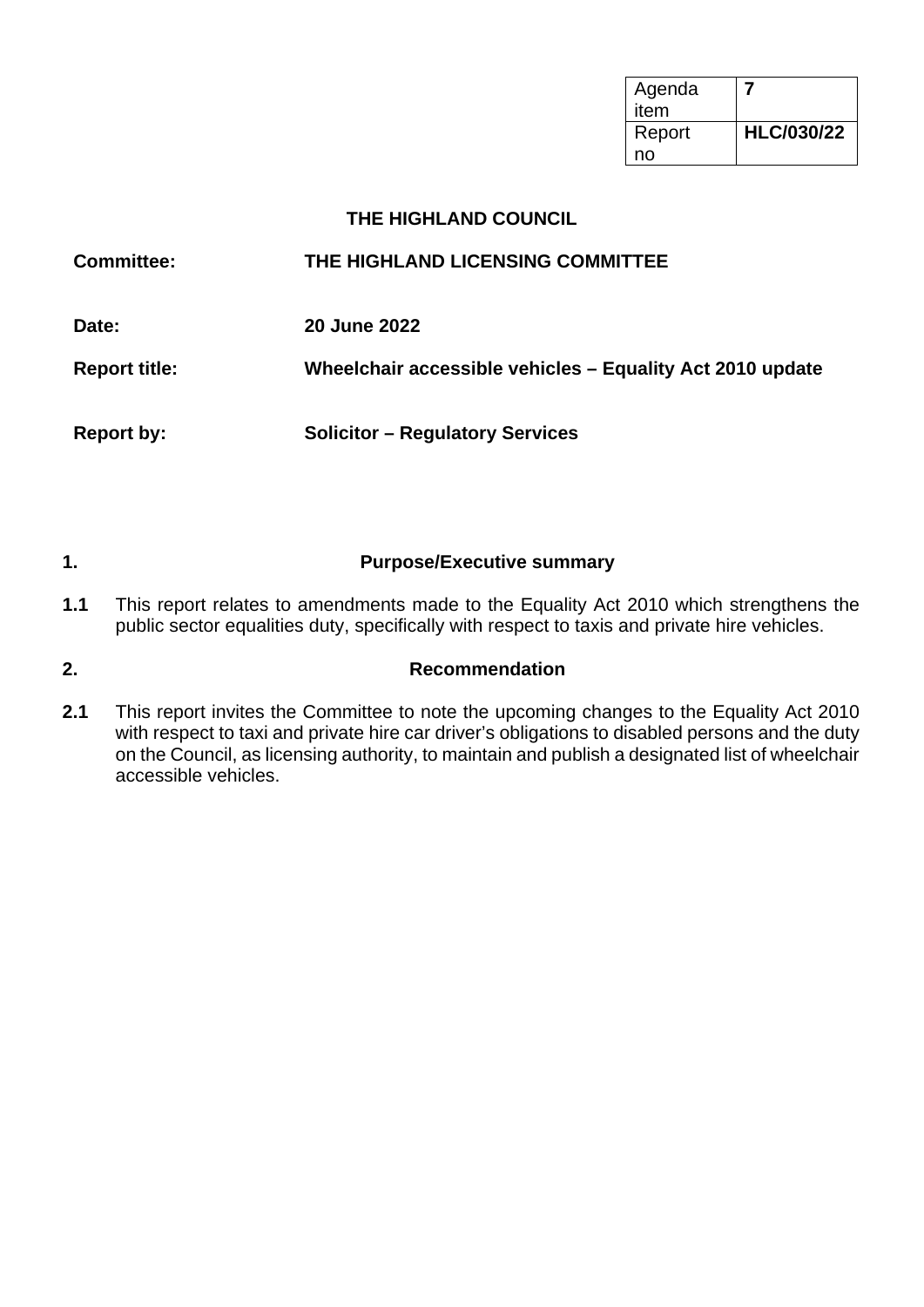## **3. Background**

- **3.1** Section 149 of The Equality Act 2010 ("the 2010 Act") imposes on local authorities a public sector equality duty. Under this duty, the Council must have due regard to, amongst other things, the need to:
	- Eliminate discrimination
	- Advance equality of opportunity between people who share a relevant protected characteristic, and persons who do not share it
	- Foster good relations between persons who share a relevant protected characteristic and persons who do not share it
- **3.2** This applies to the Council when it is fulfilling its role as a licensing authority under the Civic Government (Scotland) Act 1982 ("the 1982 Act").
- **3.3** At its meeting of 3 December 2019, Highland Licensing Committee agreed to publish a designated list of Wheelchair Accessible Vehicles ("WAV's") under section 167 of the 2010 Act. At that time section 167 of the 2010 Act permitted, but did not require, licensing authorities to maintain a list of all WAVs that are licensed to operate within their area.
- **3.4** The procedure for implementing a designated list was laid out to the Committee and a timetable agreed. Unfortunately, due to the Covid pandemic, it was not possible to proceed with the scheduled timetable.
- **3.5** Subsequently, the 2010 Act has been amended by the Taxis and Private Hire Vehicles (Disabled Persons) Act 2022 and these changes will come into force from 28 June 2022. The 2022 Act aims to reduce discrimination against disabled people and address the barriers they face when accessing taxi and private hire vehicles.

#### **4. Changes to the legislation**

#### **4.1 Lists of wheelchair accessible vehicles**

It will become mandatory for all local authorities to keep a register of licensed wheelchairaccessible taxis and private hire vehicles and they must make that register available to the public.

#### **4.2 Disabled passengers: duties of drivers**

The updated 2010 Act imposes duties on the drivers of taxis or private hire vehicles which have been hired by or for a disabled person or by another person who wishes to be accompanied by a disabled person. This section is applicable to a disabled person who is able and wants to travel in a non-wheelchair accessible vehicle. The duties are:

- To carry the passenger
- If the passenger is in or has with then a wheelchair, to carry the wheelchair
- If the passenger has with them any mobility aids, to carry the mobility aids
- To take such steps, are reasonable to ensure that the passenger is carried in safety and reasonable comfort
- To give the passenger such mobility assistance as is reasonably required
- Not to make, or to propose to make, any additional charge for complying with these duties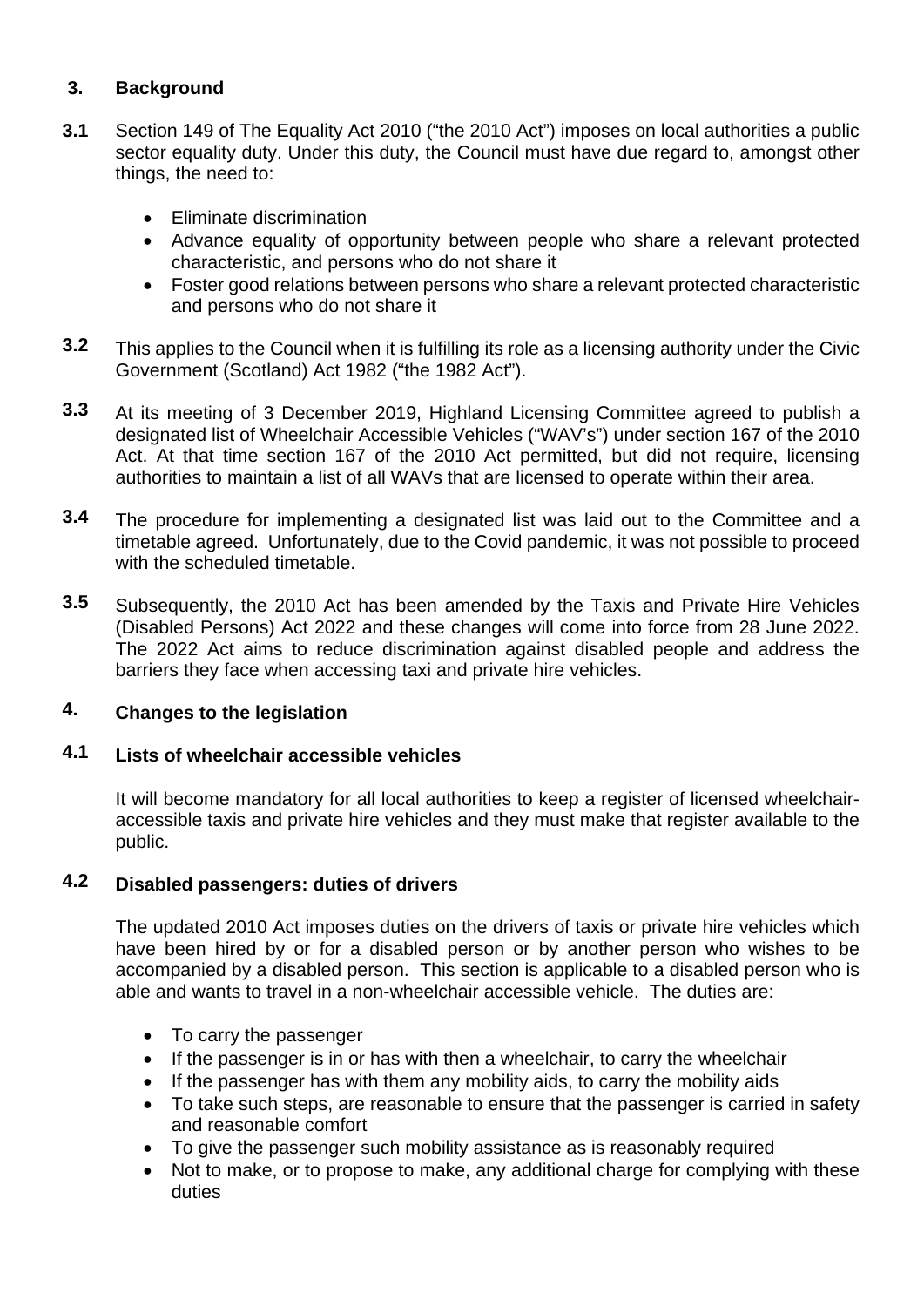The driver of a taxi or private hire vehicle commits an offence by failing to comply with the above duties and would be liable on a summary conviction to a fine of up to £1,000. The onus would be on the driver to prove that their refusal was reasonable using the defences set out in the 2010 Act.

#### **4.3 Disabled passengers in wheelchairs: duties of drivers of designated vehicles**

The new legislation has also updated the requirements for drivers of a designated taxi or designated private hire vehicle which has been hired by or for a disabled person who is in a wheelchair or by another person who wishes to be accompanied by a disabled person who is in a wheelchair.

This section will become applicable once the Council has maintained and published their designated list of wheelchair accessible vehicles.

The duties for designated vehicles are:

- To carry the passenger while in the wheelchair
- If the passenger chooses to sit in a passenger seat, to carry the wheelchair
- If the passenger has with them any mobility aids, to carry the mobility aids
- To take such steps as are necessary to ensure that the passenger is carried in safety and reasonable comfort
- To give the passenger such mobility assistance as is reasonably required
- Not to make, or propose to make, any additional charge for complying with these duties

The driver of a designated taxi or designated private hire vehicle commits an offence by failing to comply with the above duties and would be liable on summary conviction to a fine of up to £1,000. The onus would be on the driver to prove that their refusal was reasonable using the defences set out in the 2010 Act.

Mobility assistance is defined as assistance:

- To enable the passenger to get into or out of the vehicle.
- If the passenger wishes to remain in the wheelchair, to enable the passenger to get into and out of the vehicle while in the wheelchair.
- To load the passenger's luggage into or out of the vehicle.
- If the passenger does not wish to remain in the wheelchair, to load the wheelchair into or out of the vehicle.

## **4.4 Disabled passengers: assistance to identify and find vehicle**

There is a new duty on the driver of a private hire vehicle or pre-booked taxi where (1) the vehicle has been booked by or for a disabled person or by another person who wishes to be accompanied by a disabled person and (2) the driver of the vehicle has been made aware before the start of the passenger's journey in the vehicle that the passenger requires assistance to identify or find that vehicle.

The duties are:

- To take such steps as are reasonable to assist the passenger to identify and find the vehicle which has been hired
- Not to make, or propose to make, any additional charge with the above duty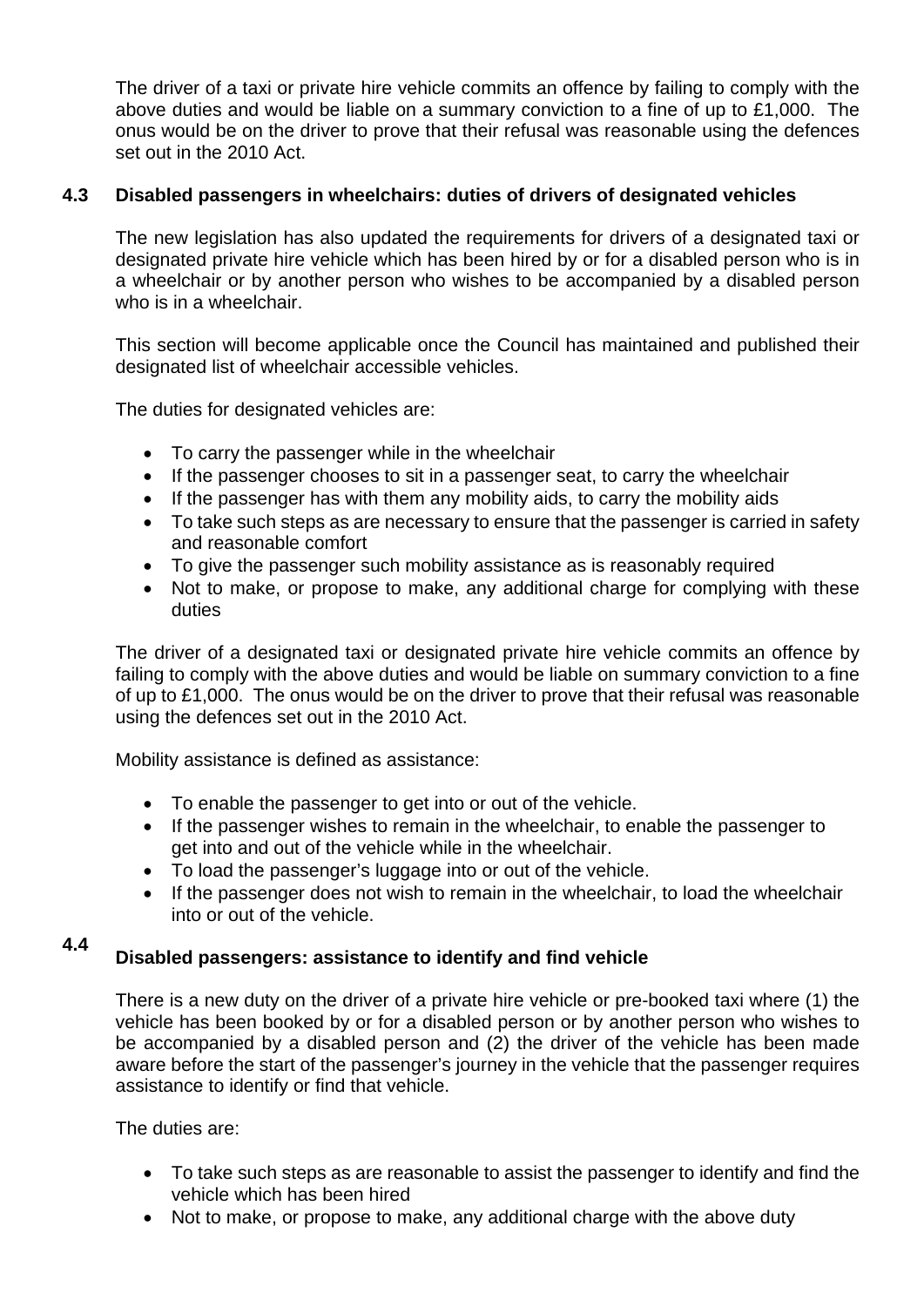The driver commits an offence by failing to comply with this duty and is liable on summary conviction to a fine of up to £1,000.

#### **4.5 Duties of operators of private hire vehicles**

The updated 2010 Act creates a new offence for private hire car operators who fail or refuse to accept a booking requested by or on behalf of a disabled person, when the reason is that the passenger has a disability or to prevent the driver being made subject to a relevant duty. It also creates a new offence for private hire car operators who make, or propose to make, an additional charge for the carrying out of any duty imposed on the driver. This offence would be punishable by a fine of up to £1,000. It is a defence for a person charged with this offence to show that it was reasonable not to have accepted the booking due to a lack of suitable vehicles.

#### **5. Exemption Certificates**

- **5.1** Currently, the legislation makes provision for a driver of a designated wheelchair accessible taxi or private hire car vehicle to apply for an exemption on medical grounds or owing to a physical condition. A driver with an exemption is, by default, exempt from all of the above duties.
- **5.2** The legislation has been amended so that the exemptions apply only to duties to give the passenger such mobility assistance as is reasonably required. Other duties, such as to carry the passenger and not to impose additional charges, would still apply to driver who hold medical exemption certificates.

#### **6. Procedure for maintaining a designated list**

- **6.1** Officers will shortly recommence the procedure to ensure that the Council, as licensing authority, is compliant with the statutory duties imposed by the 2010 Act. This will involve the following:
	- Assessing what accessibility requirements must be met before a vehicle will be included in any designated list
	- Producing a specification for vehicles to be considered as a WAV
	- Identifying which taxi operators have vehicles which meet that specification
	- Producing a draft list for consultation
	- Set out policies for exempting drivers on medical grounds and physical condition grounds
	- Produce exemption application and certificates
	- Inform owners that their vehicles will be placed on the list and alert drivers to their upcoming duties
	- Allow time for drivers to apply for exemptions or appeal any decision to be included before any designated list is adopted
	- Produce guidance notes to ensure operators are aware of what their responsibilities are, including disability awareness training materials
- **6.2** A proposed timeline for implementing the designated list is set out in **Appendix 1** to this report.

## **7. Consequences of maintaining a designated list**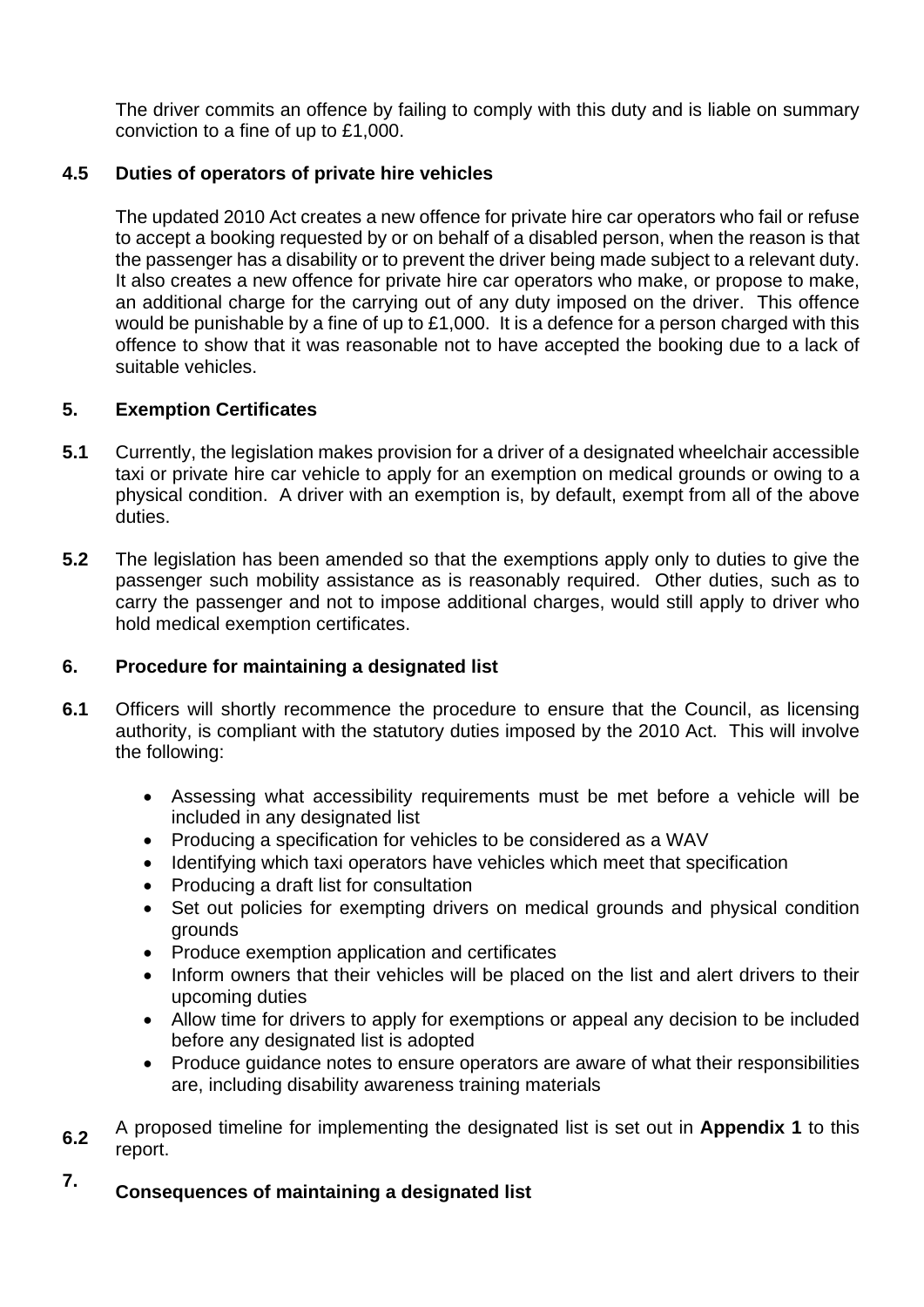- **7.1** It allows wheelchair users to see what WAV availability there is in their area. This will assist the public in being able to find out from a central list what provision there is for their needs in their area. Currently, there are 32 WAVs licensed as taxis and 18 WAVs licensed as PHCs in The Highland Council area.
- **7.2**  It will also allow the Council, as licensing authority, to consider whether any further policies should be implemented in relation to WAV requirements for The Highland Council area.
- **7.3** The duties outlined at paragraph 4.3 of this report would become applicable.
- **7.4** If a driver receives a conviction for breaching their duties, it would be appropriate for the Council, as licensing authority, to review whether or not the driver remained a fit and proper person to hold a taxi or private hire car drivers' licence.

#### **8. Appeals**

**8.1** Section 172 of the 2010 Act enables vehicle owners to appeal against the decision of a licensing authority to include their vehicles on the designated list. The right of appeal is to the Sheriff Court and must be made within 28 days of the vehicle in question being included on the published list.

#### **9.** I**mpacts**

An Equalities Impact Assessment will be completed prior to implementation of the above duties.

Date:

Author: Iain Meredith

Appendix 1 – Implementation timeline

Background Papers:

Equality Act 2010 Taxi and Private Hire Vehicles (Disabled Persons) Act 2022 Civic Government (Scotland) Act 1982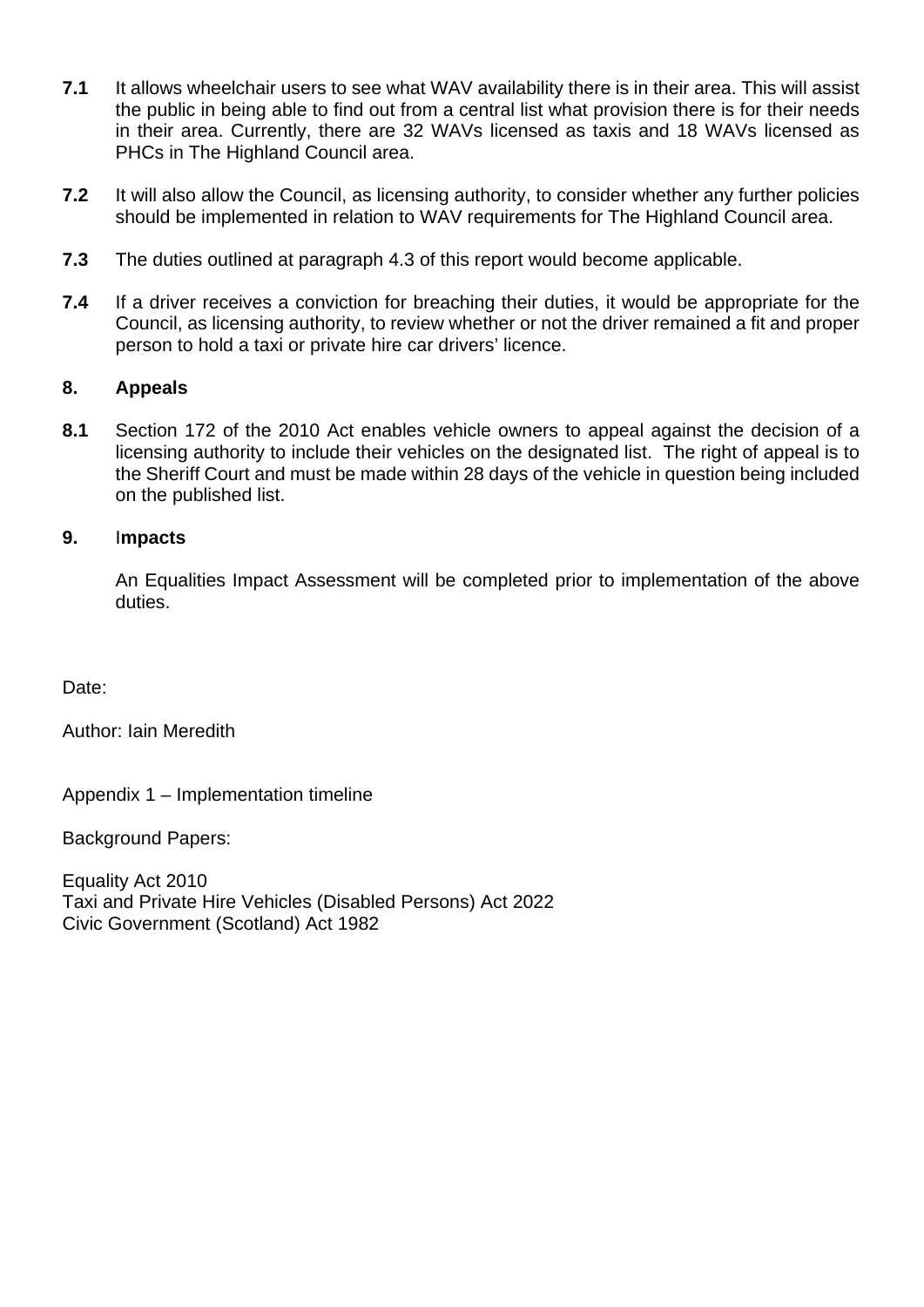## **PROPOSED TIMELINE**

## **August 2022 – September 2022**

- Assessing what accessibility requirements must be met before a vehicle will be included in any designated list
- Producing a specification for vehicles to be considered as a WAV

## **September - October 2022**

 $\downarrow$ 

- Identifying which taxi operators have vehicles which meet that specification
- Producing a draft list
- Set out policies for exempting drivers on medical grounds and physical condition grounds
- Produce exemption application and certificates

## **November - February 2023**

 $\downarrow$ 

- Inform owners that their vehicles will be placed on the list and alert drivers to their upcoming duties
- Allow time for drivers to apply for exemptions or appeal any decision to be included on the designated list
- Produce quidance notes to ensure operators are aware of what their responsibilities are, including disability awareness training materials

# **HIGHLAND LICENSING COMMITTEE February/March 2023**  • Report back to HLC • Members to approve a list of designated vehicles (any ongoing appeals will be excluded at this stage)

 $\downarrow$